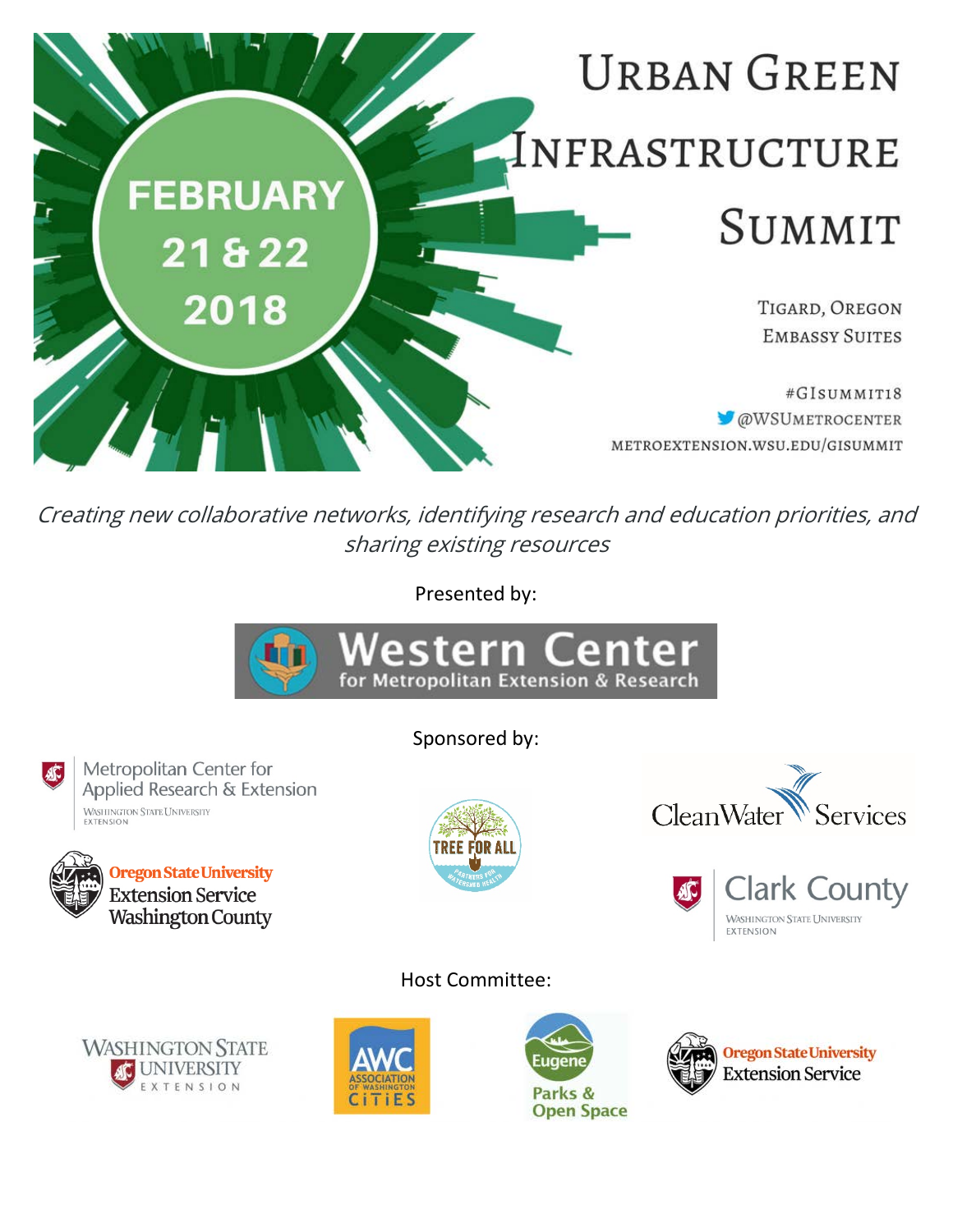# **Agenda**

**Wednesday, February 21**

# **7:30 Check-in & Continental Breakfast**

## **8:15 Welcome, Overview and Introduction**

*Brad Gaolach, Western Center for Metropolitan Extension & Research Patrick Proden, Regional Administrator, Oregon State University Extension*

### **8:30 Keynote:**

*Sarah Medary, City of Eugene Parks and Open Space - Leading Transformation and Change – A Landscape Architect's Journey.*

# **9:30 Session #1 Landscape scale challenges and management**

**(Session Chair: Derek Godwin, OSU)** *Scott Altenhoff: Using the Collective Impact Framework and Adaptive Management Techniques to Promote More Effective and Widespread Green Infrastructure. Bruce Roll: Broadening the Scope to Increase Resilience: Expanding Stormwater Management Beyond Regulated Areas Carrie Sanneman: Side Effects May Include: Cost Savings, Collaboration, Resilience – 3 stories of Integrated Water Management*



**CleanWater** Services *Session Sponsor*

## **11:00 Break**

# **11:10 Session #1 interactive break-out discussions**

#### **12:00 Lunch**

*Chris Obropta, Rosana Da Silva: Rutgers University: Community-based Green Infrastructure Initiative in New Jersey*

# **1:45 Session 2 Green Stormwater Infrastructure (Session Chair: Ani Jayakaran,**

**WSU)**

*Bob Simmons: WSU Extension's Green Stormwater Infrastructure Programming Experiences.*



*Session Sponsor*

*Sarah Whitney: Action Through Understanding – Incentivizing Voluntary Green Stormwater Infrastructure. Doug Howie: Green Stormwater Infrastructure in Washington State: Status and Trends. Joe Cook: Economics of Green Stormwater Infrastructure.*

- **3:15 Break**
- **3:30 Session #2 Break-out discussions**
- **4:20 Reconvene and discuss goals of Day #2**
- **5:30 Networking Reception**

*heavy appetizers & cash bar*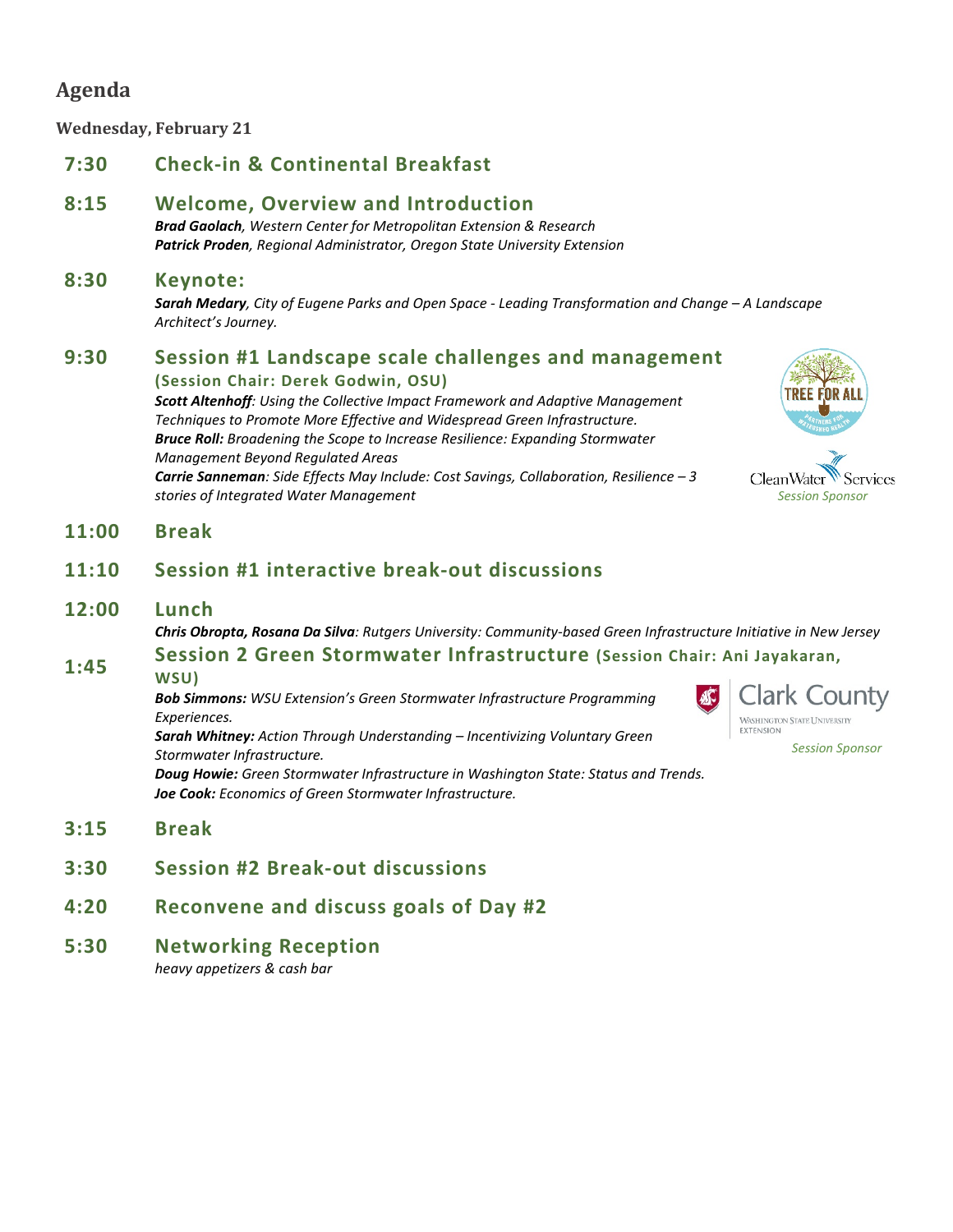#### **Thursday, February 22**

- **7:30 Continental Breakfast 8:15 Session #3 Non-traditional, Non-water Green Infrastructure Issues and Ideas (Session Chair: Kevan Moffett, WSU) Oregon State University** *Jennifer Karps: Trees as a Tool for Equity.* **Extension Service** *Vivek Shandas: Trees as Green Infrastructure: Implications of expanding urban*  **Washington County** *canopy on urban heat, air quality, and residential energy use in the Portland Session Sponsormetropolitan region. Yekang Ko, PhD.: Trees as Green Infrastructure: socioeconomic and policy implications from a long-term monitoring of Sacramento Shade trees* **9:45 Break 10:10 Session #3 interactive break-out discussions 11:00 Reconvene and prepare for afternoon activities 11:30 Lunch 12:45 Session Report Outs 1:45 Group discussion** What research and extension activities are needed to support adoption of GI in PNW communities **2:45 Wrap-up 3:00 Closing Reception / Networking** Metropolitan Center for AF) **3:30 Session #4: Research and Extension Planning** 
	- **Session (Session Chair: Julie Padowski, WSU)**

Applied Research & Extension WASHINGTON STATE UNIVERSITY<br>EXTENSION *Session Sponsor*

# **6:00 Departure**

# **Desired Outcomes**

- Connect communities and university faculty to share existing resources, inform education and research priorities, and build new collaborative, problem-solving networks.
- Present research being conducted in the region.
- Present successes and challenges for implementing best practices in communities adopting urban/suburban green infrastructure.
- Build networks among communities and university faculty for future opportunities.
	- o **City/County-Researcher-Extension**: establish the networks to translate and share applied research to support municipality priorities with support from their local Extension programs.
	- o **City/County peer-to-peer**: allow sharing of lessons learned and best practices that may be adopted in other communities.
	- o **University researcher / Extension peer-to-peer**: establishing research collaborative networks to develop grant proposals, applied research projects.